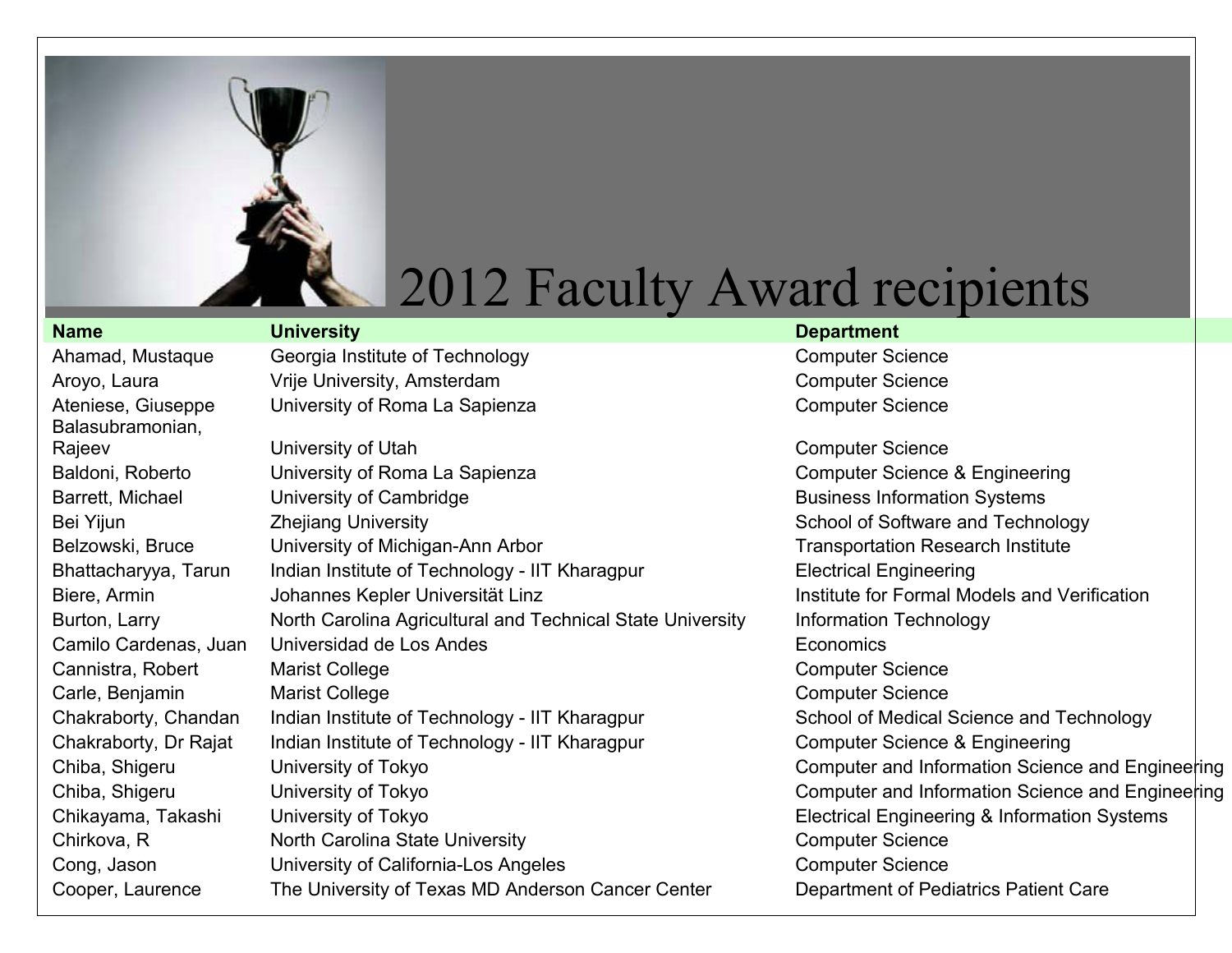

Dalal, Vikram Iowa State University **Internal and Computer Engineering** Electrical & Computer Engineering Datta, Suman **Penn State University Park Park** Electrical Engineering Dattero, Ron Missouri State University Computer Information Systems Deshmukh, Mandar Tata Institute of Fundamental Research - TIFR Mumbai Condensed Matter Physics and Materials Science Devetsikiotis, Mihail North Carolina State University **Electrical & Computer Engineering** Dischiave, Susan Syracuse University **Information Systems** Information Systems Dogan, Kutsal **C**ine Caregin University **Business Administration** Business Administration Dustdar, Schahram Technical University of Vienna Computer Science Computer Science Englund, Dirk Columbia University in the City of New York Electrical Engineering Ermolaev, Alexander Rossijskij Gosudarstvennyj Universitet Nefti i Gaza Gas & Condensate Fields Development Fan, Xiu Cheng Fudan University **Franchise State Cheng Marketing** Feinberg, Eugene State University of New York at Stony Brook Applied Mathematics Foucaran, Alain **Electronic Science** University of Montpellier 2 example 2 Electronic Science Franzon, Paul **North Carolina State University Electrical & Computer Engineering** Freeh, Vincent **North Carolina State University** Computer Science Gao, Zhen Tongji University Software Engineering Gardner, Mark **Virginia Polytechnic Institute and State University** Information Technology Ghose, Kanad Binghamton University State University of New York Computer Science Gloster, Clay **North Carolina Agricultural and Technical State University** Electronics, Computer, and Information Technology Goasguen, Sebastien Clemson University Computer Science Computer Science Guan Jihong Tongji University College of Electronics and Information Engineering Gumaste, Ashwin Indian Institute of Technology - IIT Bombay Computer Science & Engineering Gupta, Puneet **Electrical Engineering** University of California-Los Angeles **Electrical Engineering** 

Cunha, Joao Falcao e University of Porto **Engineering** Engineering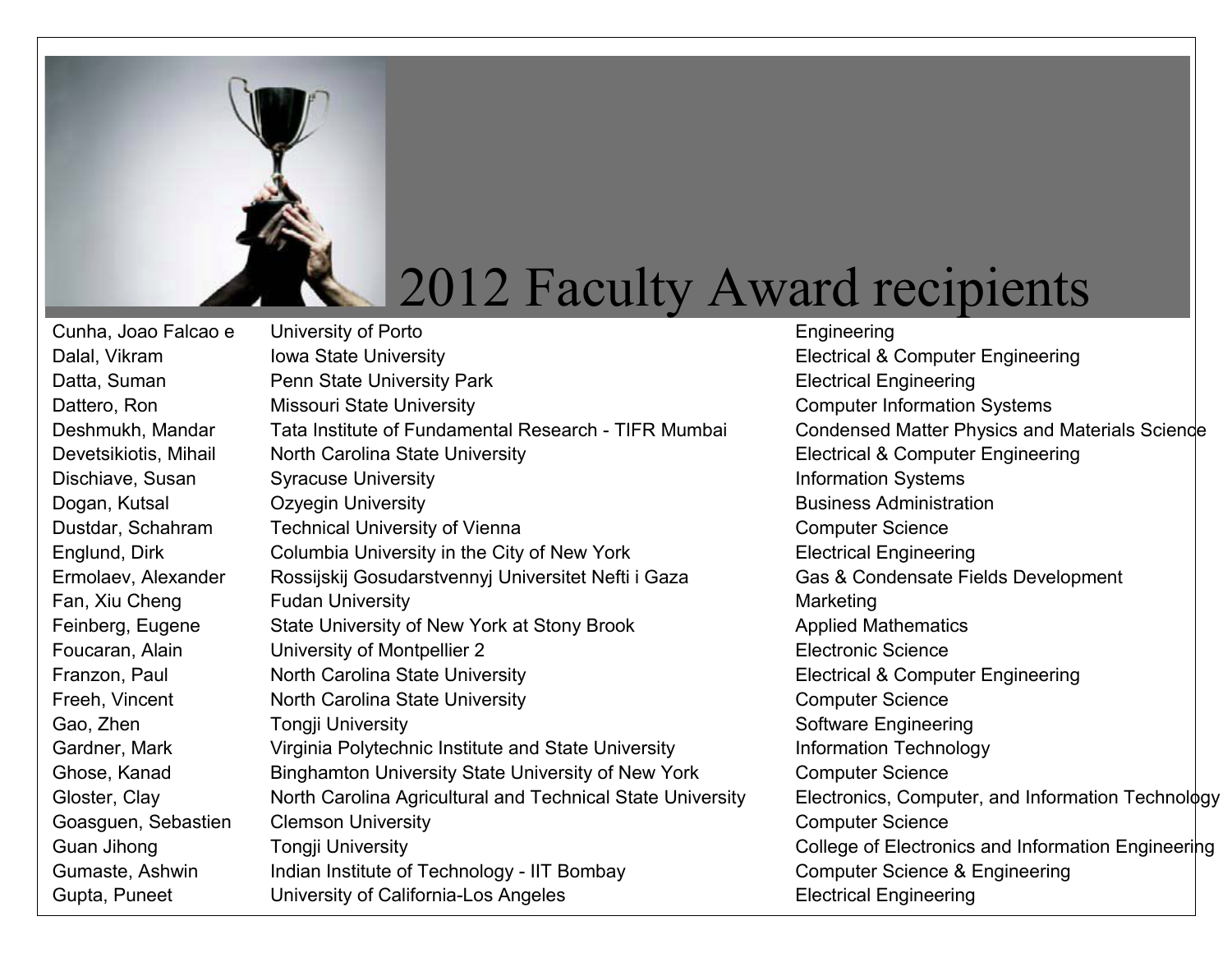

Kowolenko, Michael Morth Carolina State University Management

Haiduk, H. **Engineering and Computer Science** Haiduk, H. West Texas A & M University **Engineering and Computer Science** He Guangyu Tsinghua University **Electrical Engineering Depart** Healey, Christopher Morth Carolina State University Computer Science Holloway, Beth **Purdue University Main Campus Engineering** Engineering Hooker, John Carnegie Mellon University Carnegie Tepper School of Business Huang Jianbin School of Software Xidian University School of Software School of Software Huang Jie **Tongji University** School of Software Engineering Huang Ming **Example 20 Building** Dalian Jiaotong University **Software Institute** Software Institute Huang, Michael **Electrical & Computer Engineering** Electrical & Computer Engineering Huhns, Michael **Engineering** University of South Carolina Computer Science & Engineering Inman Berens, Kathi University of Southern California **Annenberg Innovation Lab** Jenna, Debdeep University of Notre Dame **Electrical Engineering** Jha, Rashmi **Electrical Engineering and Computer Science Electrical Engineering and Computer Science** Jia Wan, Zhang Tianjin University Software Engineering Jin Fusheng Beijing Institute of Technology School of Software Jones, Kevin **Exercicial Control Control Control Control Control Control Control Control Control Control Control Control Control Control Control Control Control Control Control Control Control Control Control Control Contr** Kanade, Aditya **Indian Institute of Science - IISc Bangalore** Computer Science & Automation Kathpalia, Lalit Symbiosis International University Computer Science Kim, Nam Sung Computer Suniversity of Wisconsin-Madison Electrical & Computer Engineering Kolodzey, James University of Delaware Electrical & Computer Engineering Kongar, Elif **Example 20 University of Bridgeport** Controller Construction Controller Technology Management

He, Qing University at Buffalo, State University of New York Civil Engineering and Industrial Systems Engineering Hsu, Frank Fordham University **Fordham University** Computer and Information Science and Engineering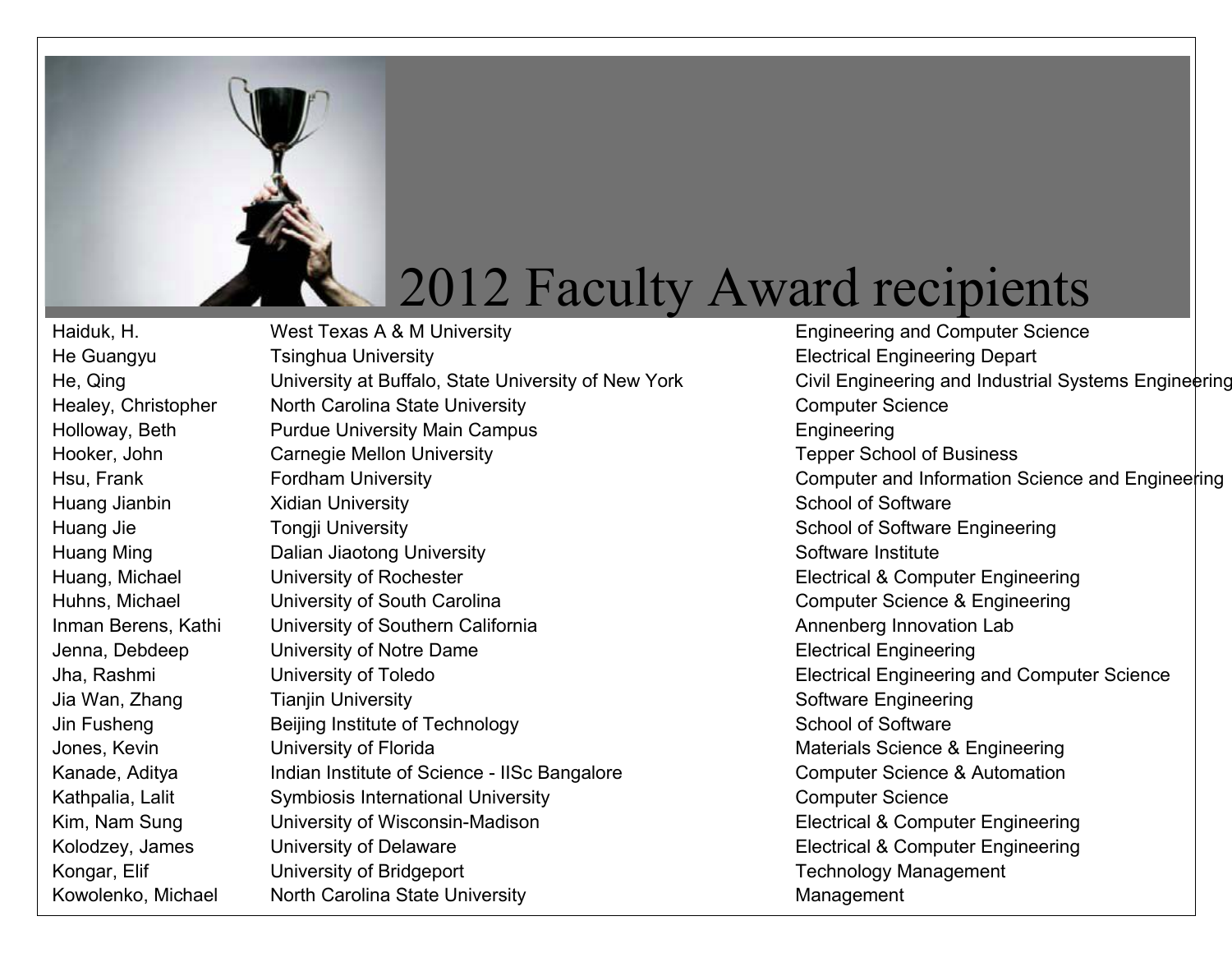

Leschov, Alexey

Kumar, Nagesh Indian Institute of Science - IISc Bangalore Civil Engineering Kutylowski, Miroslaw Wroclaw University of Technology Computer Science & Engineering Kwan, Stephen San Jose State University **Management Information Systems** Management Information Systems Kymissis, John Columbia University in the City of New York Electrical Engineering Lee, Ji Ung State University of New York at Albany Engineering Belarussian State University of Informatics and Radioelectronics, Minsk **Computer Systems and Networks** Li Jiangfeng Tongji University School of Software Engineering Li, Dan Cheng Northeastern University Northeastern Software Liangrui, TANG North China Electric Power University **Information Systems and Technologies** Liu Guisong University of Electronic Science and Technology of China School of Computer Science Liu Weidong **Tsinghua University Transference** Computer Science Maciaszek, Leszek Wroclaw University of Technology **Business Information Systems** Magoules, Frederic ECP Central School of Paris **Applied Mathematics** Applied Mathematics Mark, Gloria **Informatics Department** University of California-Irvine **Informatics Department** Markl, Volker **Technical University of Berlin** Computer Science Computer Science Moore, Carlton **University of North Carolina at Chapel Hill** Medicine Mutlu, Onur **Carnegie Mellon University Electrical & Computer Engineering** Mwamba, Peter The University of Nairobi **Musical Contract Contract Contract Contract Contract Contract Contract Contract Contract Contract Contract Contract Contract Contract Contract Contract Contract Contract Contract Co** Nemirovsky, Yael Technion, Israel Institute of Technology Electrical Engineering Nicholson, John Duke University **Master of Engineering Management** Master of Engineering Management Nieh, Jason Columbia University in the City of New York Computer Science Norton, Roger **Marist College** Computer Science Computer Science

Omachonu, Vincent University of Miami **Industrial Systems Engineering**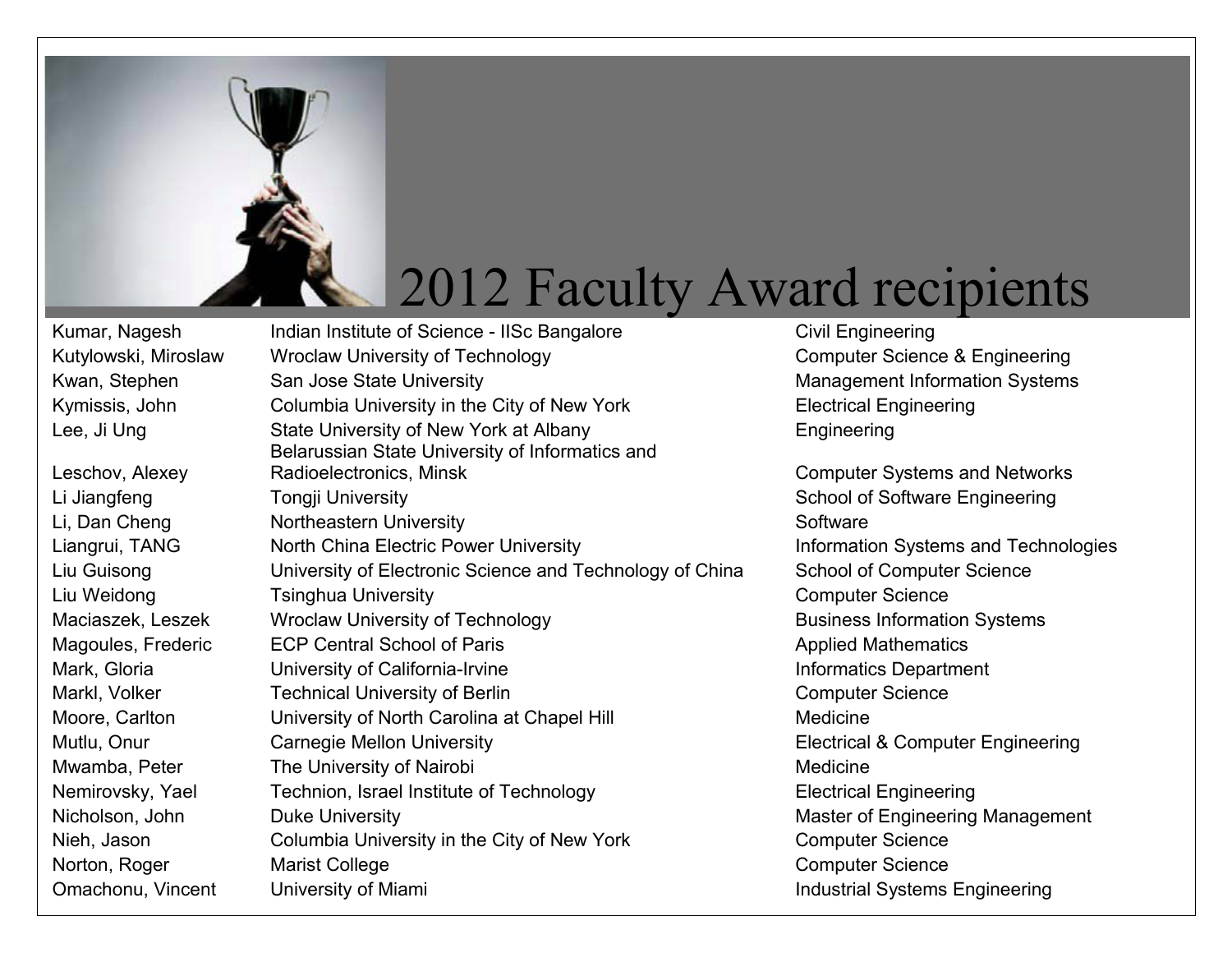

Padman, Rema Carnegie Mellon University **Information Systems** Information Systems Pan, Yi Georgia State University Computer Science Perez-Hardy, Sylvia Rochester Institute of Technology Networking, Security and Systems Administration Perniu, Liviu Computer Science & Electrical Engineering Perniu, Liviu Pitt, Sharon **George Mason University Information Technology** Pittges, Jeff **Radford University Information Technology** Plank, James **Electrical Engineering and Computer Science** Plank, James **Electrical Engineering and Computer Science** Plank, James **Electrical Engineering and Computer Science** Plank, James **Electrical Engineering and Computer Science** Pop, Florin **Example 20 University Polytechnic of Bucharest** Computer Engineering & Computer Science Popova, Nina **MSU Moscow State University** Computational Mathematics and Cybernetics Pretschner, Alexander Karlsruhe Institute of Technology Computer Science Ram, Sudha Christian University of Arizona Christian Management Information Systems Rangarajan, Deva Vlerick Leuven Gent Management School, Gent Marketing Raz, Danny **Technion, Israel Institute of Technology** Computer Science Rishe, Naphtali Florida International University Computing and Information Science Rosen, Michael **University of Vermont** Engineering Engineering Sadjadi, Masoud Florida International University **Information Technology** Salman, Sibel Koc University, Istanbul Industrial Engineering Sammakia, Bahgat Binghamton University State University of New York Engineering Sardana, Anjali Indian Institute of Technology - IIT Roorkee Electronics & Computer Engineering Schenk, Andreas ETHZ - Federal Institute of Technology Zürich Information Technology and Electrical Engineering Schmidt, Michael Columbia University in the City of New York Neurology Schomaker, Lambert University of Groningen and Artificial Intelligence

Sigman, Betsy Georgetown University Contract Contract Contract Contractions and Information Management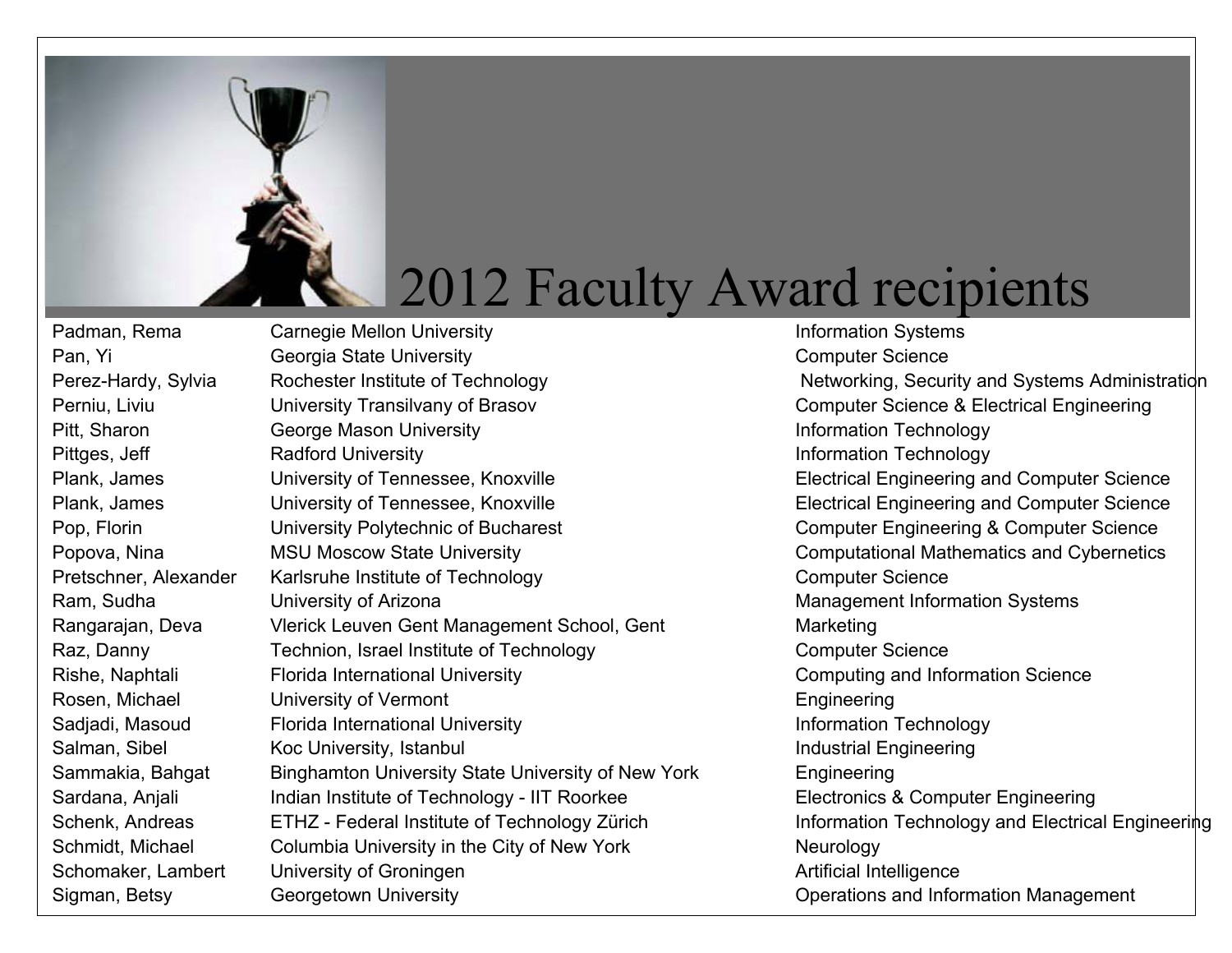

Somani, Arun Iowa State University **Electrical & Computer Engineering** Spearot, Douglas University of Arkansas Mechanical Engineering Storper, Michael **University of California-Los Angeles** University of California-Los Angeles Su, Fei Beijing University of Posts and Telecommunications School of Information and Communication Sweatman, Peter **Exercise University of Michigan-Ann Arbor** Metal Architecture Transportation Research Institute Tabrizi, Nasseh East Carolina University **East Carolina University** Computer Science Tambe, Milind **University of Southern California** Computer Science Computer Science Tang Feng South China University of Technology **IBM Center** Tvrdik, Pavel **Czech Technical University, Prague** Computer Science Computer Science Viniotis, Yannis North Carolina State University **North Carolina State University** Electrical & Computer Engineering Visnjic, Ivanka Ramon Llull University, Barcelona Business Administration Vouk, M North Carolina State University Computer Science Wang Bianqin Sun Yat-Sen University **Education & Experiment Center Guangzhou** Wang Fangshi Beijing Jiaotong University School of software Engineering Wang Yong **Beijing Institute of Technology School of Software** School of Software Wang Zan Tianjin University School of Computer Software Wang, Honggang Rutgers the State University of New Jersey **Industrial Systems Engineering** Wu Di **Software Institute** Dalian Jiaotong University **Software Institute** Software Institute Yi Yang Sun Yat-Sen University Sun Yat-Sen University School of Information Science & Technology Zhang Guoping China University of Petroleum Computer and Communication Engineering Zhang, Xiaodong Ohio State University Computer Engineering & Computer Science Zhao Lixin **Example 3** Beijing Union University **College of Automation** College of Automation Zhao Weidong **Fudan University** School Software School Software School

Zhihua, Xiong Tsinghua University **Transference Automated Control and Management Systems**